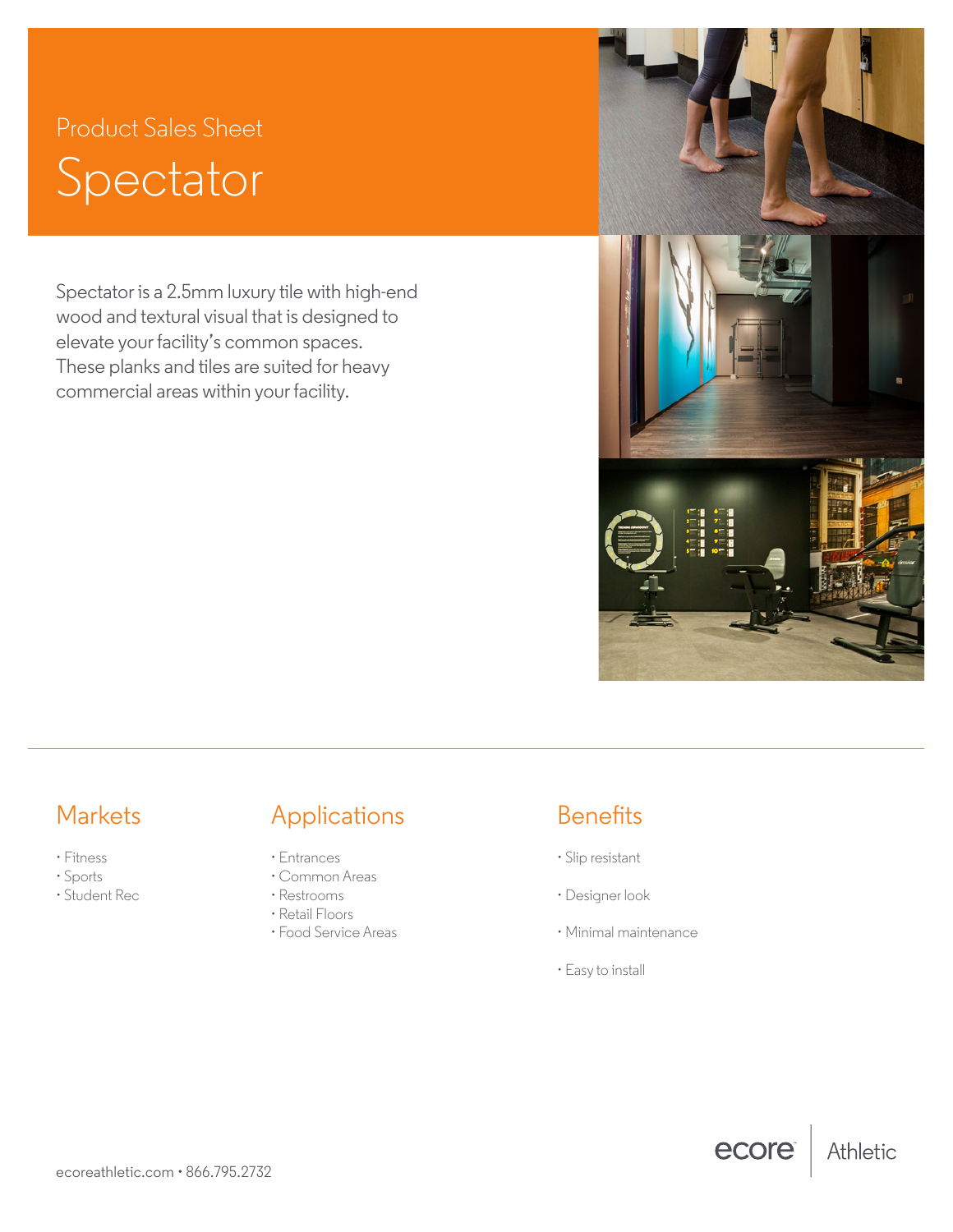

## Product Options

#### Size:

Available as a standard in planks and tiles. Talk to your local agent to determine availability, pricing, minimums, and lead times.



Wood (except Dark Ash): 2.5mm x 6" x 36" (15cm x 491cm) planks

Dark Ash: 2.5mm x 7" x 48" (18cm x 122cm) planks



Texture:  $2.5$ mm x  $18" \times 18"$ (46cm x 46cm) tiles

ecoreathletic.com • 866.795.2732

### Color Options:

• See website for colors.